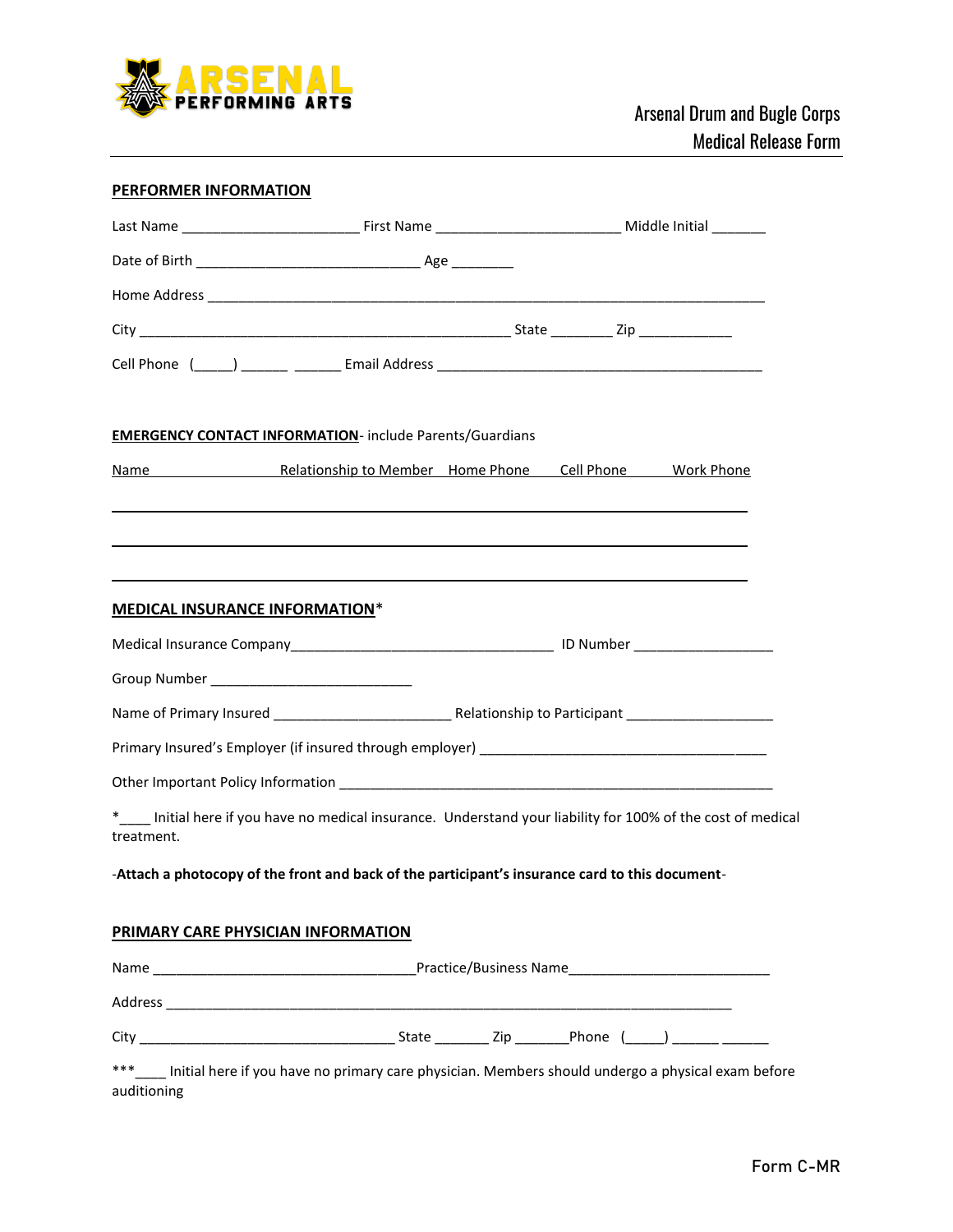

| Name (Last, First) _                                                                  |                            | Date of Birth                                                                                                      |                      |
|---------------------------------------------------------------------------------------|----------------------------|--------------------------------------------------------------------------------------------------------------------|----------------------|
| <b>MEDICAL HISTORY INFORMATION</b>                                                    |                            |                                                                                                                    |                      |
|                                                                                       |                            |                                                                                                                    |                      |
|                                                                                       |                            |                                                                                                                    |                      |
|                                                                                       |                            |                                                                                                                    |                      |
| Do you have currently or have you ever had?                                           |                            |                                                                                                                    |                      |
| Asthma                                                                                | $\Box$ Yes $\Box$ No       | <b>Fainting Spells</b>                                                                                             | $\Box$ Yes $\Box$ No |
| Ankle Problems or Injuries                                                            | $\Box$ Yes $\Box$ No       | <b>Heart Disease</b>                                                                                               | $\Box$ Yes $\Box$ No |
| Anemia                                                                                | $\square$ Yes $\square$ No | <b>Heat Exhaustion</b>                                                                                             | $\Box$ Yes $\Box$ No |
| Anxiety/Panic                                                                         | $\Box$ Yes $\Box$ No       | Hernia                                                                                                             | $\Box$ Yes $\Box$ No |
| Back Pain or Injuries                                                                 | $\Box$ Yes $\Box$ No       | <b>High Blood Pressure</b>                                                                                         | $\Box$ Yes $\Box$ No |
| Concussion                                                                            | $\Box$ Yes $\Box$ No       | Hypoglycemia                                                                                                       | $\Box$ Yes $\Box$ No |
| Depression                                                                            | $\Box$ Yes $\Box$ No       | Knee Problems or Injuries                                                                                          | $\Box$ Yes $\Box$ No |
| <b>Dizziness</b>                                                                      | $\Box$ Yes $\Box$ No       | Low Blood Pressure                                                                                                 | $\Box$ Yes $\Box$ No |
| <b>Diabetes</b>                                                                       | $\Box$ Yes $\Box$ No       | Migraine Headaches                                                                                                 | $\Box$ Yes $\Box$ No |
| Epilepsy                                                                              | $\Box$ Yes $\Box$ No       | Mononucleosis                                                                                                      | $\Box$ Yes $\Box$ No |
|                                                                                       |                            |                                                                                                                    |                      |
|                                                                                       |                            |                                                                                                                    | Date                 |
|                                                                                       |                            | Have you ever had any surgeries? $\Box$ Yes $\Box$ No If Yes, location ____________________________Date __________ |                      |
|                                                                                       |                            | Do you have ANY other medical conditions? $\Box$ Yes $\Box$ No If Yes, please describe: ______________________     |                      |
|                                                                                       |                            |                                                                                                                    |                      |
| When was your last Tetanus booster (date) ________________<br>or after July 20, 2012. |                            | A tetanus booster is current for 10 years. All 2022 members are required to have a tetanus booster received during |                      |